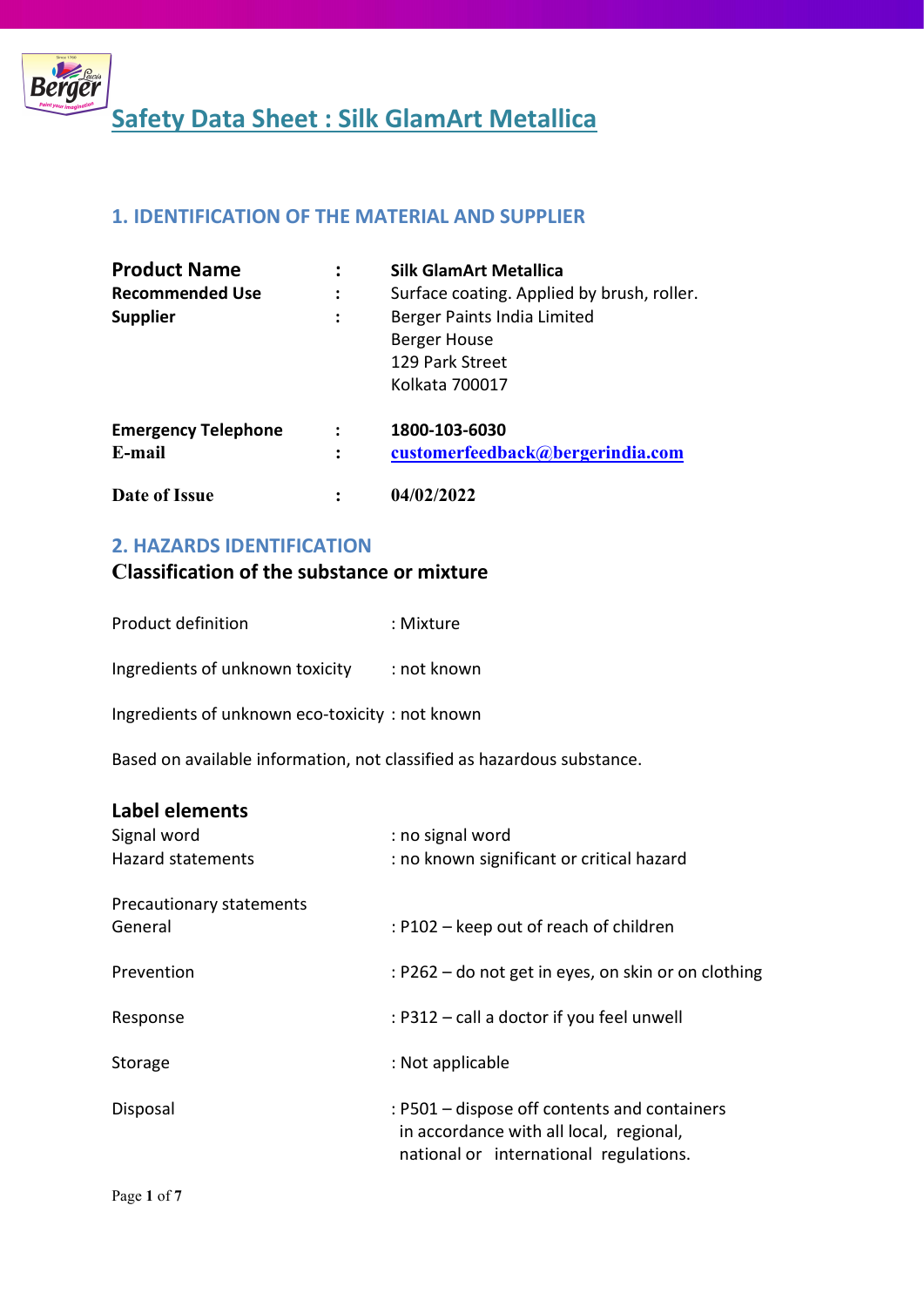

Not classified as Dangerous Goods for transport by Road and Rail; NON-DANGEROUS GOODS.

## 3. COMPOSITION/INFORMATION ON INGREDIENTS

| <b>Components</b>                | <b>CAS Number</b> | Proportion |
|----------------------------------|-------------------|------------|
| Mixture of pigments              |                   | 10-40%     |
| Water                            | 7732-18-5         | 10-40%     |
| <b>CMIT/MIT (3:1)</b>            | 55965-84-9        | ≤0.0015%   |
| Methyl isothiazolinone           | 2682-20-4         | ≤0.03%     |
| 1,2-benzisothiazol-3(2H)-one     | 2634-33-5         | < 0.05%    |
| Synthetic polymer(s)             | --                | 15-30%     |
| Ingredients determined not to be | $-$               | To 100%    |
| hazardous                        |                   |            |

### 4. FIRST AID MEASURES

#### General :

In all cases of doubt, or when symptoms persist, seek medical attention. Never give anything by mouth to an unconscious person. If unconscious, place in recovery position and seek medical advice.

### Inhalation:

Remove victim from area of exposure - avoid becoming a casualty. Remove contaminated clothing and loosen remaining clothing. Allow patient to assume most comfortable position and keep warm. Keep at rest until fully recovered. Seek medical advice if effects persist.

### Skin Contact:

If skin contact occurs, remove contaminated clothing and wash skin with running water. If irritation occurs seek medical advice.

### Eye Contact:

If in eyes, wash out immediately with water. In all cases of eye contamination it is a sensible precaution to seek medical advice.

#### Ingestion:

Rinse mouth with water. If swallowed, give a glass of water to drink. Seek medical advice.

### Protection of first-aiders:

No action shall be taken involving any personal risk or without any suitable training

### Medical attention and special treatment:

Treat symptomatically.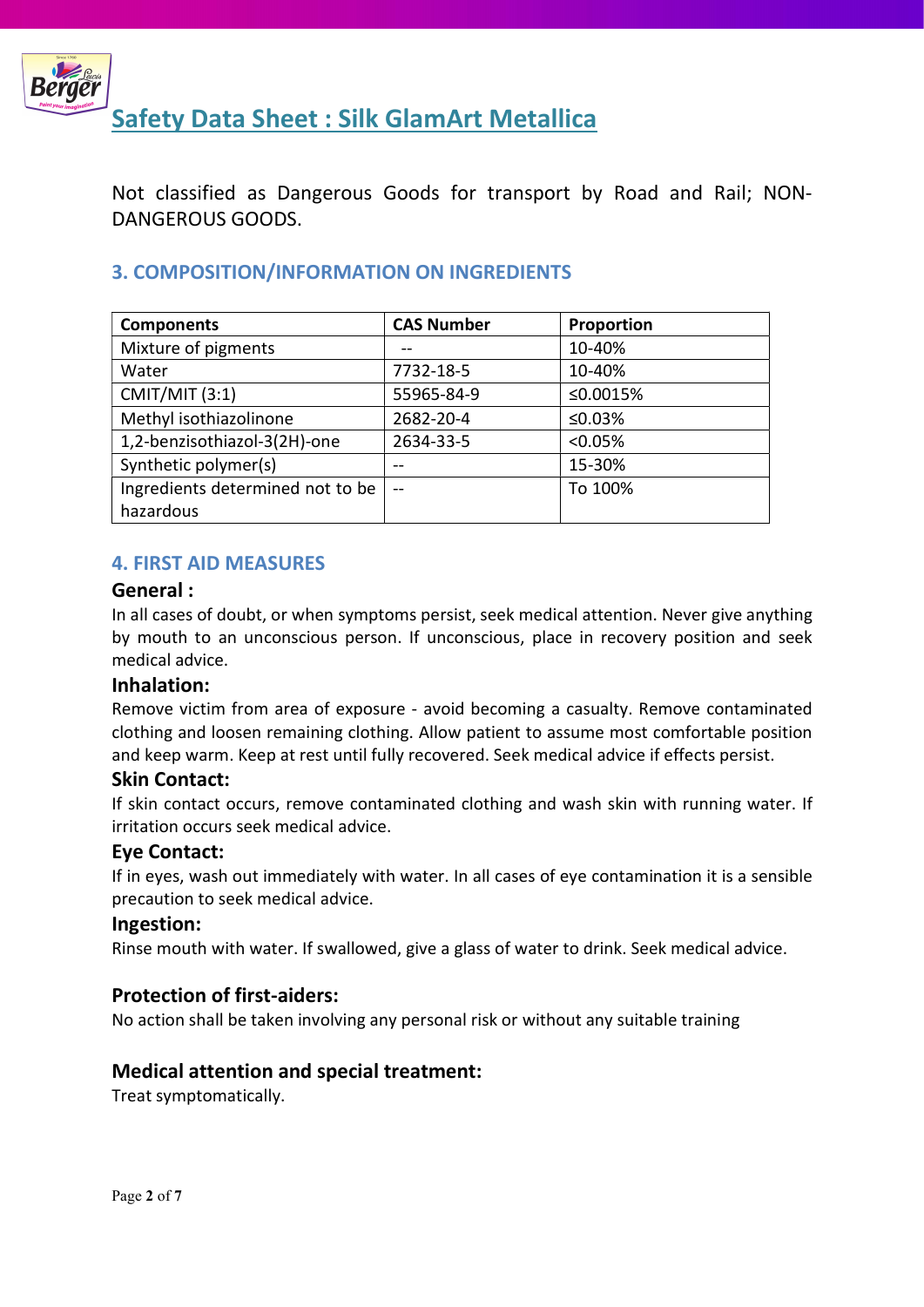

## 5. FIRE FIGHTING MEASURES

## Hazards from combustion products:

Not combustible, however following evaporation of the water component of the material, the residual material can burn if ignited. On burning will emit toxic fumes.

## Precautions for fire fighters and special protective equipment:

Fire fighters to wear self-contained breathing apparatus and suitable protective clothing if risk of exposure to vapour or products of combustion.

### Suitable Extinguishing Media:

Not combustible, however, if material is involved in a fire use: Fine water spray, normal foam, dry agent (carbon dioxide, dry chemical powder).

## 6. ACCIDENTAL RELEASE MEASURES

#### Emergency procedures:

If contamination of sewers or waterways has occurred advise local emergency services.

#### Methods and materials for containment and clean up:

SMALL SPILLS: Slippery when wet. Avoid accidents, clean up immediately. Collect in a container for disposal via special chemical waste collection.

LARGE SPILLS: Slippery when spilt. Avoid accidents, clean up immediately. Contain - prevent run off into drains and waterways. Use absorbent (soil, sand or other inert material). Collect and seal in properly labelled containers or drums for disposal.

## 7. HANDLING AND STORAGE

The information in this section contains generic advice and guidance. The list of Identified Uses in Section 1 should be consulted for any available use-specific information provided in the Exposure Scenario(s)

### Precautions for safe handling :

Avoid contact with skin and eyes. Avoid inhalation of vapour, spray or mist. Eating, drinking and smoking should be prohibited in areas where this material is handled, stored and processed.

Put on appropriate personal protective equipment (see section 8).

Never use pressure to empty, container is not a pressure vessel.

Comply with health and safety at work place.

Do not allow to enter drains or waterways.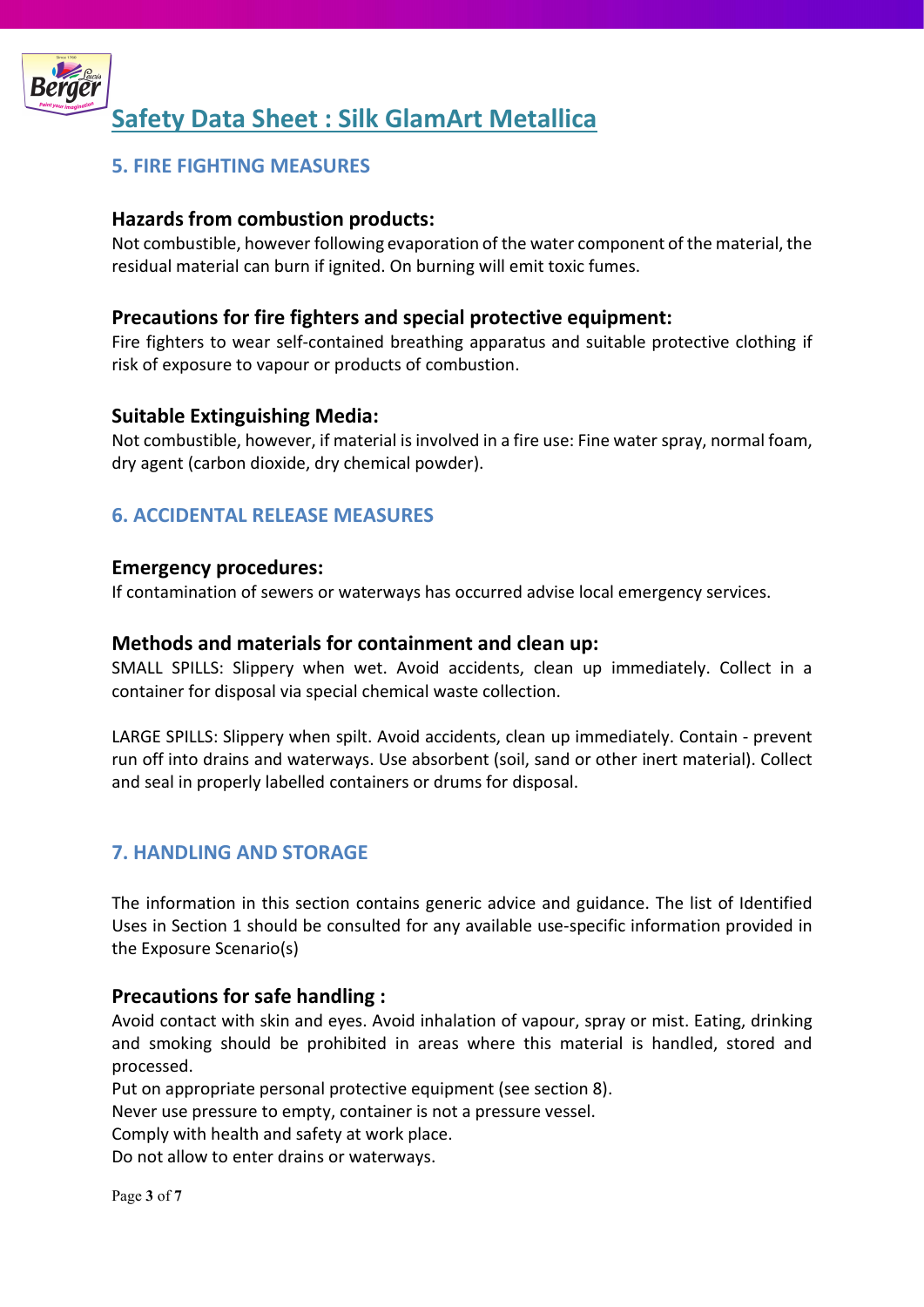

When operators, whether spraying or not, have to work inside the spray booth, ventilation is unlikely to be sufficient to control particulates and solvent vapour should wear a compressed air-fed respirator during spraying process and until such time as the particulars and solvent vapour concentration has fallen below the exposure limit.

## Conditions for safe storage:

Store in accordance with local regulations.

## Note on joint storage

Store in cool place and out of direct sunlight. Keep containers closed when not in use - check regularly for leaks. Keep away from oxidizing agents, strong acids and alkali.

#### Additional information on storage conditions

Observe label precautions. Store in cool dry well ventilated place away from direct sunlight and source of heat. Keep the container tightly closed. No smoking. Prevent unauthorized access. Containers that have been opened must be carefully resealed and kept upright to prevent leakage.

Keep out of reach of children. Avoid eye contact and repeated or prolonged skin contact.

## 8. EXPOSURE CONTROLS/PERSONAL PROTECTION

## Occupational Exposure Limits:

No value assigned for this specific material

### Engineering controls:

Provide adequate ventilation. If using indoors, keep windows and doors open during use. Keep containers closed when not in use.

### Personal Protective Equipment:

The selection of PPE is dependent on a detailed risk assessment. The risk assessment should consider the work situation, the physical form of the chemical, the handling methods, and environmental factors.

Personal Protection: B - OVERALLS, SAFETY SHOES, SAFETY GLASSES, GLOVES.

MANUFACTURE, PACKAGING AND TRANSPORT: Wear overalls, safety glasses and impervious gloves. Always wash hands before smoking, eating, drinking or using the toilet. Wash contaminated clothing and other protective equipment before storage or re-use.

FOR CONSUMER USE: If there is a risk of eye contact and repeated or prolonged skin contact wear gloves and safety glasses. Wash hands after use.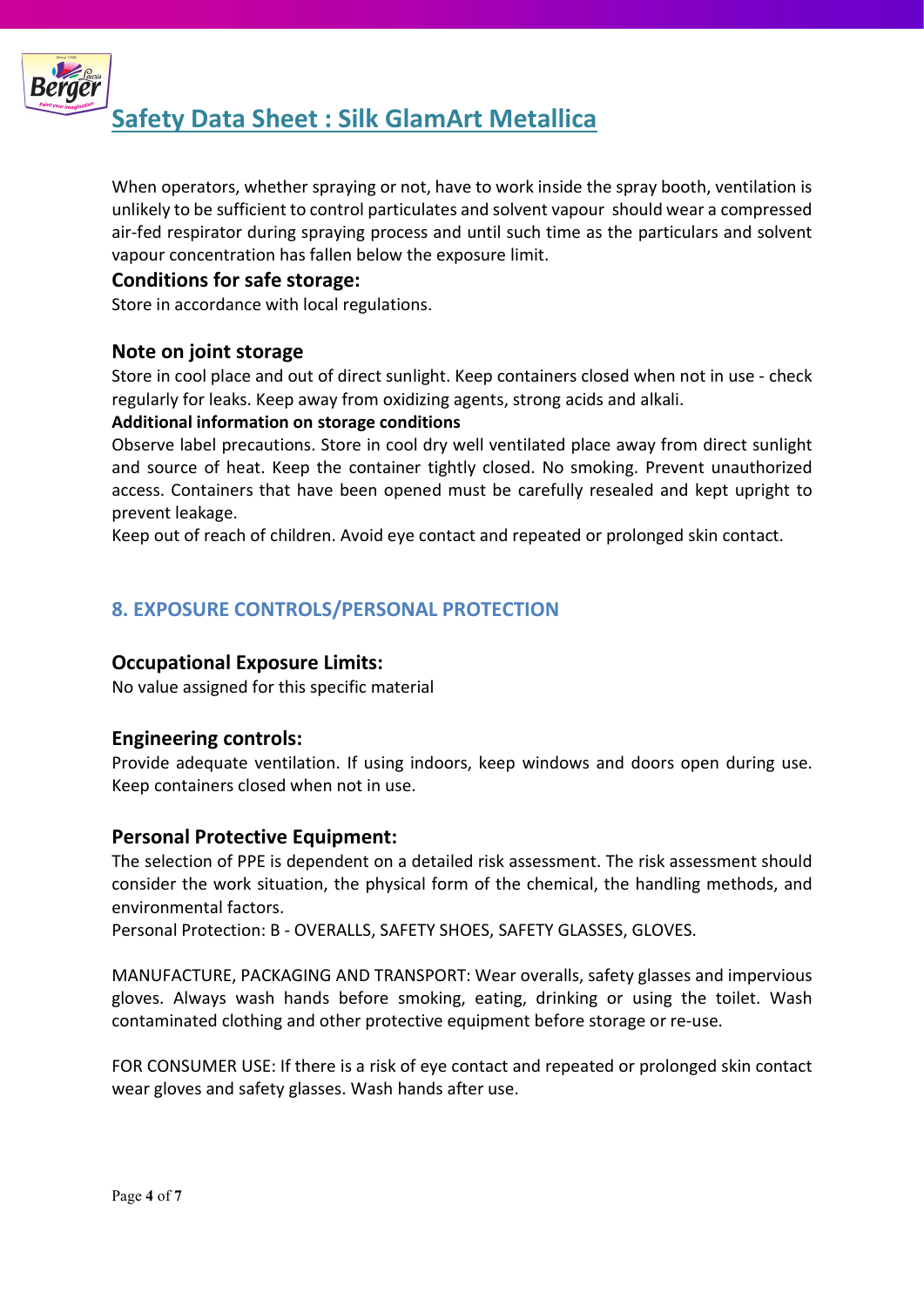

## 9. PHYSICAL AND CHEMICAL PROPERTIES

| Physical state                  |   | Viscous liquid                       |
|---------------------------------|---|--------------------------------------|
| Colour                          |   | <b>Metallic</b>                      |
| Odour                           |   | <b>Bland</b>                         |
| Solubility                      |   | Miscible with water.                 |
| <b>Specific Gravity</b>         |   | $>1.0$ at 30°C                       |
| Relative Vapour Density (air=1) |   | Not available                        |
| Vapour Pressure (20 °C)         |   | Not available                        |
| Flash Point (°C)                |   | Not applicable (Water based product) |
| Flammability Limits (%)         | ٠ | Not applicable                       |
| Auto-ignition Temperature (°C)  |   | Not applicable                       |
| %Volatile by Weight             | ٠ | Not available                        |
| Solubility in water (g/L)       |   | Miscible                             |
| Melting Point/Range (°C)        |   | Not applicable                       |
| Boiling Point/Range (°C)        |   | 100 (water)                          |
| Decomposition Point (°C)        | ٠ | Not available                        |
| рH                              |   | $8 - 10$                             |
| Viscosity                       |   | Not available                        |
| <b>Evaporation Rate</b>         |   | Not available                        |

#### 10. STABILITY AND REACTIVITY

| Chemical stability               | Stable under normal conditions of use. |
|----------------------------------|----------------------------------------|
| Conditions to avoid              | Avoid contact with foodstuffs.         |
| Incompatible materials           | Incompatible with oxidizing agents.    |
| Hazardous decomposition products | Oxides of carbon.                      |
| Hazardous reactions              | None known.                            |

### 11. TOXICOLOGICAL INFORMATION

No adverse health effects expected if the product is handled in accordance with this Safety Data Sheet and the product label. Symptoms or effects that may arise if the product is mishandled and overexposure occurs are:

Ingestion: No adverse effects expected, however, large amounts may cause nausea and vomiting.

Eye contact: May be an eye irritant.

Skin contact: Contact with skin may result in irritation.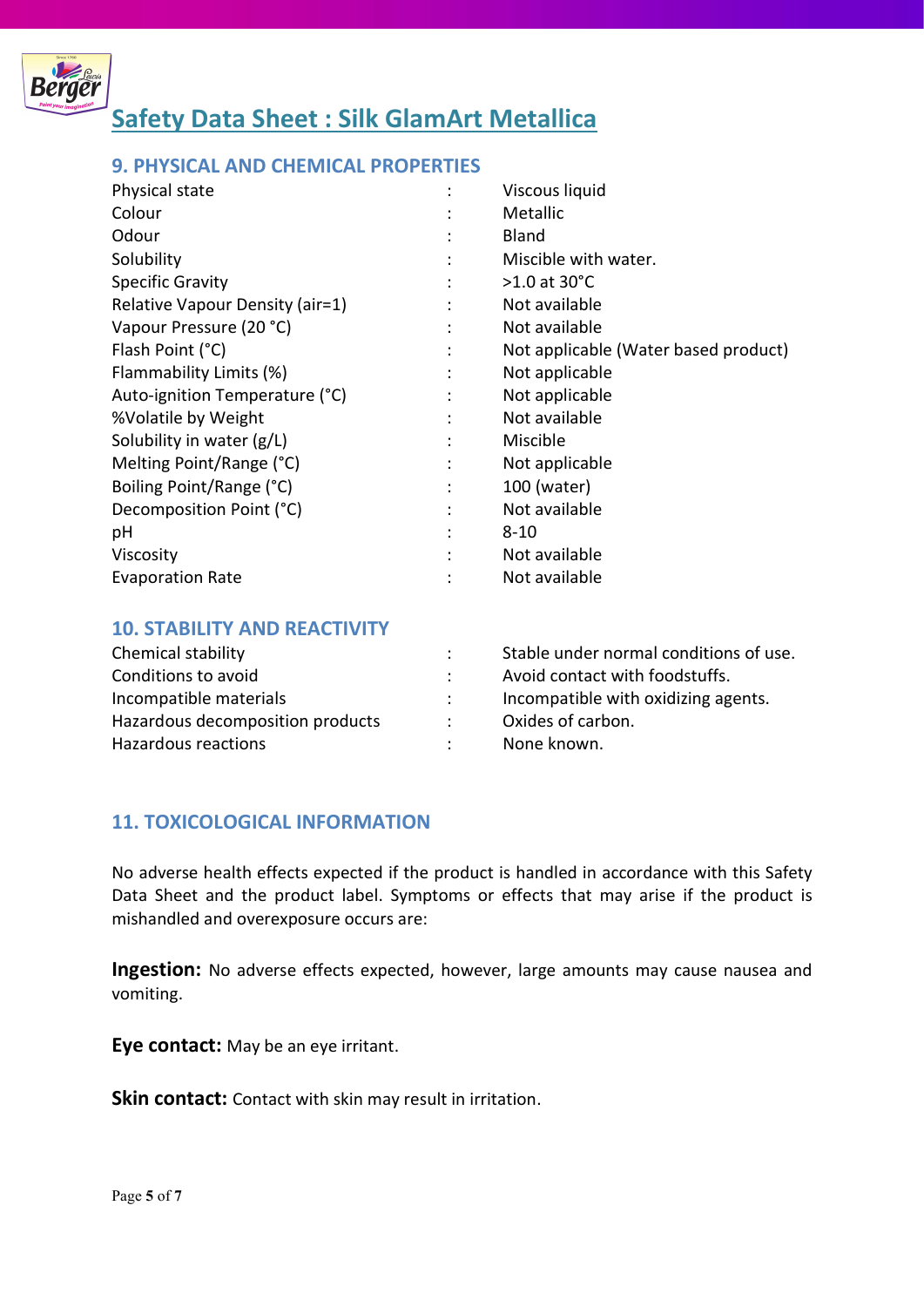

Inhalation: Where this material is used in a poorly ventilated area, at elevated temperatures or in confined spaces, vapour may cause irritation to mucous membranes of the respiratory tract, headache and nausea.

## Long Term Effects:

No information available for the product.

**Toxicological Data:** No LD50 data available for the product.

## 12. ECOLOGICAL INFORMATION

## Eco-toxicity

There is no data available on the mixture itself. Avoid contaminating waterways.

## 13. DISPOSAL CONSIDERATIONS

### Disposal methods:

For small quantities: Do not pour leftover paint down the drain. Unwanted paint should be brushed out on newspaper, allowed to dry and then disposed of via domestic waste collection. Empty paint containers should be left open in a well ventilated area to dry out. When dry recycle the container via steel can recycling programs. Disposal of empty paint containers via domestic recycling programs may differ between local authorities. Check with your local council first. For large quantities: Refer to Waste Management Authority. Dispose of material through a licensed waste contractor. Normally suitable for disposal at approved land waste site.

## 14. TRANSPORT INFORMATION

| UN No         | : none |
|---------------|--------|
| GGV/IMDG Code | : none |
| RID/ADR       | : none |
| ICAO/IATA-DGR | : none |

### 15. REGULATORY INFORMATION

| <b>Classification</b> | : Not classified as hazardous                     |
|-----------------------|---------------------------------------------------|
| S <sub>2</sub>        | Keep out of reach of children (Retail Sales only) |
| S24/25                | Avoid contact with skin and eyes                  |